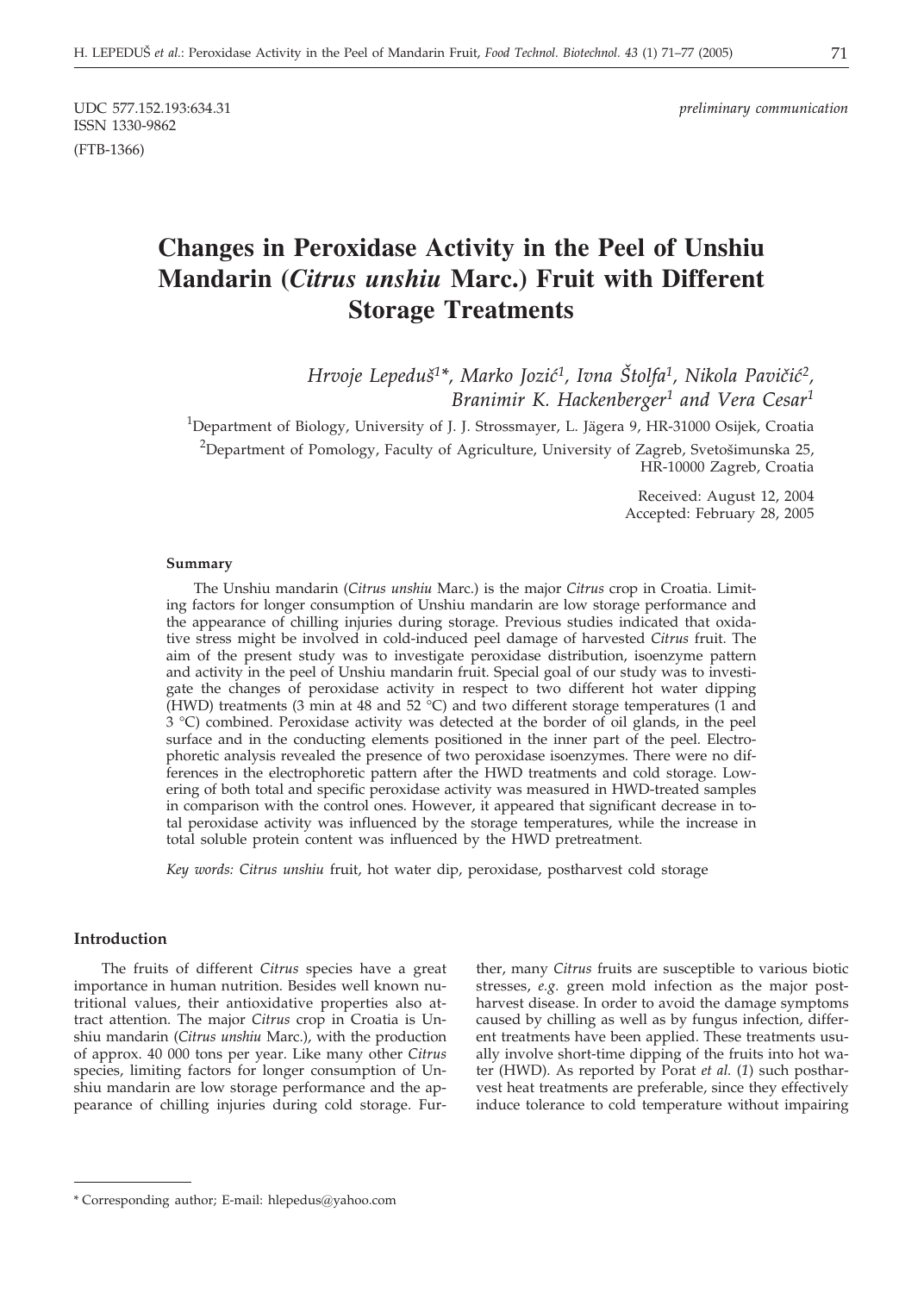any other postharvest qualities. Changes of various biochemical parameters during heat treatments and cold storage have been investigated. It was shown that HWD treatment increased polyamine content in flavedo tissues (outer coloured part of the peel) of late-ripening mandarin (*Citrus reticulata* Blanco) and reduced chilling injury symptoms (*2*). Holland *et al.* (*3*) investigated carbohydrate content changes in flavedo tissue of Fortune mandarin (*C*. *clementina* hort. ex Tanaka × *C*. *reticulata* Blanco) after the heat induced chilling tolerance treatment (3 days at 37  $^{\circ}$ C). It appeared that this high-temperature conditioning treatment avoided the decline in sucrose, but not in glucose and fructose content, occurring during the fruit storage at 2 °C. Investigation of several *Citrus* species and cultivars (*4*) revealed that cold storage of minimally processed segments and juices decreased the ascorbic acid content, which reduced the antioxidant capacity.

Chilling injury of plant cells was supposed to proceed primarily in the biomembranes. Lowering the temperature close to 0 °C tends to decrease the membrane fluidity. Higher portion of unsaturated lipids, which was found in biomembranes of chilling-resistant plants in respect to chilling-sensitive ones, is considered to be the main factor that allows the biomembranes to maintain their function at chilling temperatures (*5*). Besides the changes of biomembrane fluidity, chilling stress was shown to generate the reactive oxygen species (ROS). One of the usually produced ROS is hydrogen peroxide, which can have deleterious effects on plant cells, especially due to biomembrane lipid peroxidation (*6*). The enzymatic scavenging of hydrogen peroxide includes several more or less specific enzymes that can convert ROS to water or maintain the pool of antioxidants in their reduced state (*7*). Most of peroxidases are haem- -containing glycoproteins that catalyse the oxidoreduction between hydrogen peroxide and reductants (*8,9*). They usually use various phenolic substrates for  $H_2O_2$ elimination, which makes them very useful as the general indicators for oxidative stress.

Investigations on the activity of some antioxidative enzymes in the flavedo of mandarin fruits (*10,11*) indicated that the oxidative stress might be involved in the chilling injury. Recent study done by Sánchez-Ballesta *et al*. (*12*) showed that some genes encoding stress-responsive proteins involved in oxidative damage are altered by heat conditioning of mandarin fruit. The aim of the present study was to investigate peroxidase distribution, isoenzyme pattern and activity in the peel of Unshiu mandarin fruit. Special goal of our study was to investigate the changes of peroxidase activity in respect to two different HWD treatments (48 and 52  $^{\circ}$ C) and two different storage temperatures (1 and 3 °C) combined. We wanted to discriminate which combination of HWD and cold storage would influence the peroxidase activity to a greater extent.

## **Materials and Methods**

#### *Plant material and treatment descriptions*

The materials for study were intact fruits of Unshiu mandarin (*Citrus unshiu* Marc. cv. 'Saigon'). Fruit were harvested on 10 December 2003. Treatments involved

dipping the fruits into hot water (HWD) for 3 min, at the temperatures of 48 or 52 °C. The HWD untreated fruits were used as control. Next, the fruits were stored for 8 weeks at the temperatures of 1 or 3 °C. After cold storage, the fruits were placed at the room temperature (18–20 °C) for 7 days (shelf life). Samples were designated as follows: C1 – control samples stored at 1 °C, C3 – control samples stored at 3  $°C$ , S48-1 – samples that were HWD-treated at 48 °C and then stored at 1 °C, S52-1 – samples that were HWD-treated at 52 °C and then stored at 1  $°C$ , S48-3 – samples that were HWD--treated at 48 °C and then stored at 3 °C and S52-3 – samples that were HWD-treated at 52 °C and then stored at  $3 \text{ }^{\circ}C$ .

#### *In situ localisation of peroxidase activity*

*In situ* localisation of peroxidase activity was done by immersing tissue pieces in the reaction mixture containing 0.05 % 4-chloro-1-naphtol and 0.01 %  $H_2O_2$  in phosphate buffer (pH=7.5) or 5 mM guaiacol and 5 mM  $H<sub>2</sub>O<sub>2</sub>$  in phosphate buffer (pH=5.8). The sites of peroxidase activity were detected due to the appearance of dark-blue colouration in the case of 4-chloro-1-naphtol and brown colouration when guaiacol was used as the substrate. Localisation of the conducting elements in the peel was done on the semi-thick tissue sections. Plant material was fixed in 0.05 M phosphate buffer containing 6 % of glutaraldehyde (pH=6.8) at 4 °C. Dehydration was done in 2-methoxyethanol, ethanol, *n*-propanol and *n*-butanol (two changes in each). Then, specimens were embedded in methacrylate resin (Historesin, Leica) according to manufacturer instructions. Sections of  $3 \mu m$ thickness were obtained using the Leica RM 2155 rotary microtome with a glass knife. Tissue sections were stained with Toluidine blue O in benzoate buffer (pH=4.4) (*13*).

## *Soluble protein extraction and tissue dry weight determination*

Five fruits from each sample category were used for protein extraction. Each fruit was processed separately. Prior to the extraction of soluble proteins the peel was cut into small pieces and macerated in liquid nitrogen. One part of the obtained fine powder was used for the extraction of proteins and the other for the determination of dry weight. The extraction was done in ice-cold 0.1 M Tris-HCl buffer, pH=8.0, with the addition of polyvinylpyrrolidone (PVP). The homogenate was centrifuged at 20 000 x  $g$  and 4  $\degree$ C, for 20 min. The obtained supernatant was used for protein quantification, peroxidase activity determination as well as for electrophoretic analysis. The amount of the tissue dry weight was determined by drying on 105 °C for 24 h.

#### *Gel electrophoresis*

Isoperoxidases were separated under denaturing conditions by means of discontinuous vertical polyacrylamide gel electrophoresis (PAGE). For PAGE the 1-mm stacking (2.5 %) and separating (10 %) polyacrylamide gels were prepared, according to the procedure of Laemmli (*14*). The protein samples were prepared as described by Hou *et al.* (15). A volume of 100 µL of protein sample was mixed with  $25 \mu L$  of 60 mM Tris buffer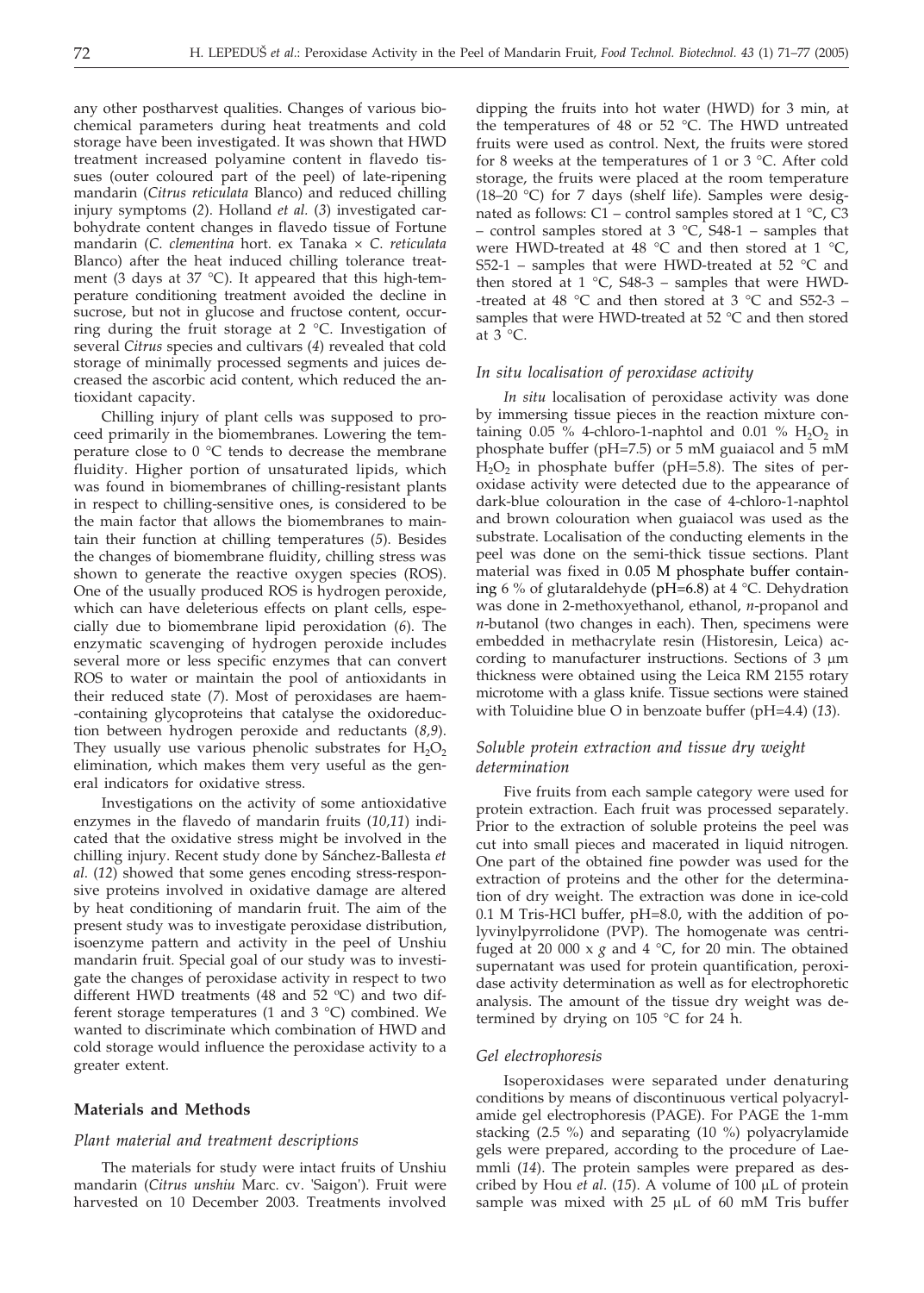(pH=6.8), containing SDS 2 %, glycerol 25 %, 14 mM 2-mercaptoethanol and bromophenol blue 0.1 % and then incubated overnight at the room temperature. The electrophoresis was carried out at 4 °C for 5 h (2 h at 20 mA of constant current followed by 3 h at 150 V of constant voltage). Prior to the peroxidase detection, gel was renaturated. The removal of SDS from the gel was carried out by incubating it twice in 10 mM Tris buffer containing isopropanol 25 % (pH=7.9) for 10 min (*15*). Visualisation of the peroxidase isoenzymes was done by immersing the gel in the reaction mixtures containing either guaiacol or 4-chloro-1-naphtol as the substrates.

## *Guaiacol peroxidase assay and soluble protein content determination*

The activity of guaiacol peroxidases in supernatant was determined spectrophotometrically by measuring the absorbance increase at 470 nm. Reaction mixture contained 5 mM guaiacol and 5 mM  $H_2O_2$  in 0.2 M phosphate buffer, pH=5.8 (*16*). The enzymatic reaction was started by adding 200  $\mu$ L of the extract to 800  $\mu$ L of reaction mixture. The protein content of the extracts was determined according to Bradford (*17*), using bovine albumin serum (BSA) as a standard.

#### *Statistical analysis*

A factorial analysis of variance was performed to analyse statistical significance, followed by Duncan's test. P-values <0.05 were considered to be significant.

## **Results and Discussion**

## *In situ localisation of peroxidase activity*

The *in situ* localisation of peroxidase activity in the peel of Unshiu mandarin fruit was performed on fresh tissue. Results are shown in Fig. 1. All investigated samples revealed the same distribution of peroxidase activity within the tissue, independently of the treatment type. A dominant feature of the mandarin peel were numerous oil glands positioned near the fruit surface (Fig. 1A). Such glands are formed as the lysigenous spaces by dissolution of the cells. Oil substances are released into the lysigenous secretory cavity upon the breakdown of the cells (*18*). The majority of peroxidase activity was detected at the border of oil cavities and in the peel surface (Fig. 1B). Small areas of the peroxidase activity were detected in the inner parts of the peel (Fig. 2A). Such areas coincided with the localisation of the conducting elements (Fig. 2B) and are most probably involved in lignifications of the cell walls. Releasing of the oil from the gland was known to have phytotoxic effect on the peel tissues. As reported by Knight *et al*. (*19*) oil application on the surface of the Washington navel orange (*C. sinensis* L. Osbeck) caused degeneration of the content of peel cells as well as the loss of biomembrane integrity. The same authors also discussed the possibilities of the prevention of oil releasing laterally from the gland to the surrounding cortical tissue. They believed that flattened layers of thick-walled boundary cells that enclose the gland might have protective function against *in situ* tissue damage. Localisation of the peroxidase activity that we have observed (Fig. 1B) corresponds to the

position of the thick-walled cells surrounding the gland. Taking this into consideration, as well as the fact that the peroxidases are able to oxidise various phenolic sub-



**Fig. 1.** Localisation of peroxidase activity in the outer part of the Unshiu mandarin (*Citrus unshiu* Marc. cv. 'Saigon') peel of samples C1. The same distribution of the peroxidase activity was detected in all other investigated samples. (**A**) Unstained tissue with numerous oil glands (asterisks) positioned near the fruit surface. (**B**) Tissue stained with 4-chloro-1-naphtol. Peroxidase activity was detected at the border of oil glands (black arrows) and in the peel surface (white arrows). The same distribution of the peroxidase activity was observed when guaiacol was used as the substrate (picture not shown)



**Fig. 2.** Localisation of peroxidase activity and conducting elements in the inner part of the Unshiu mandarin (*Citrus unshiu* Marc. cv. 'Saigon') peel of samples C1. The same distribution of the peroxidase activity was detected in all other investigated samples. (**A**) Peroxidase activity detected with 4-chloro-1-naphtol as dotted spots (black arrows) below the oil gland (asterisk). (**B**) Conducting tissue in the inner part of the peel (encircled area) with the lignified xylem cells (white arrows) coincided with the localisation of the peroxidase activity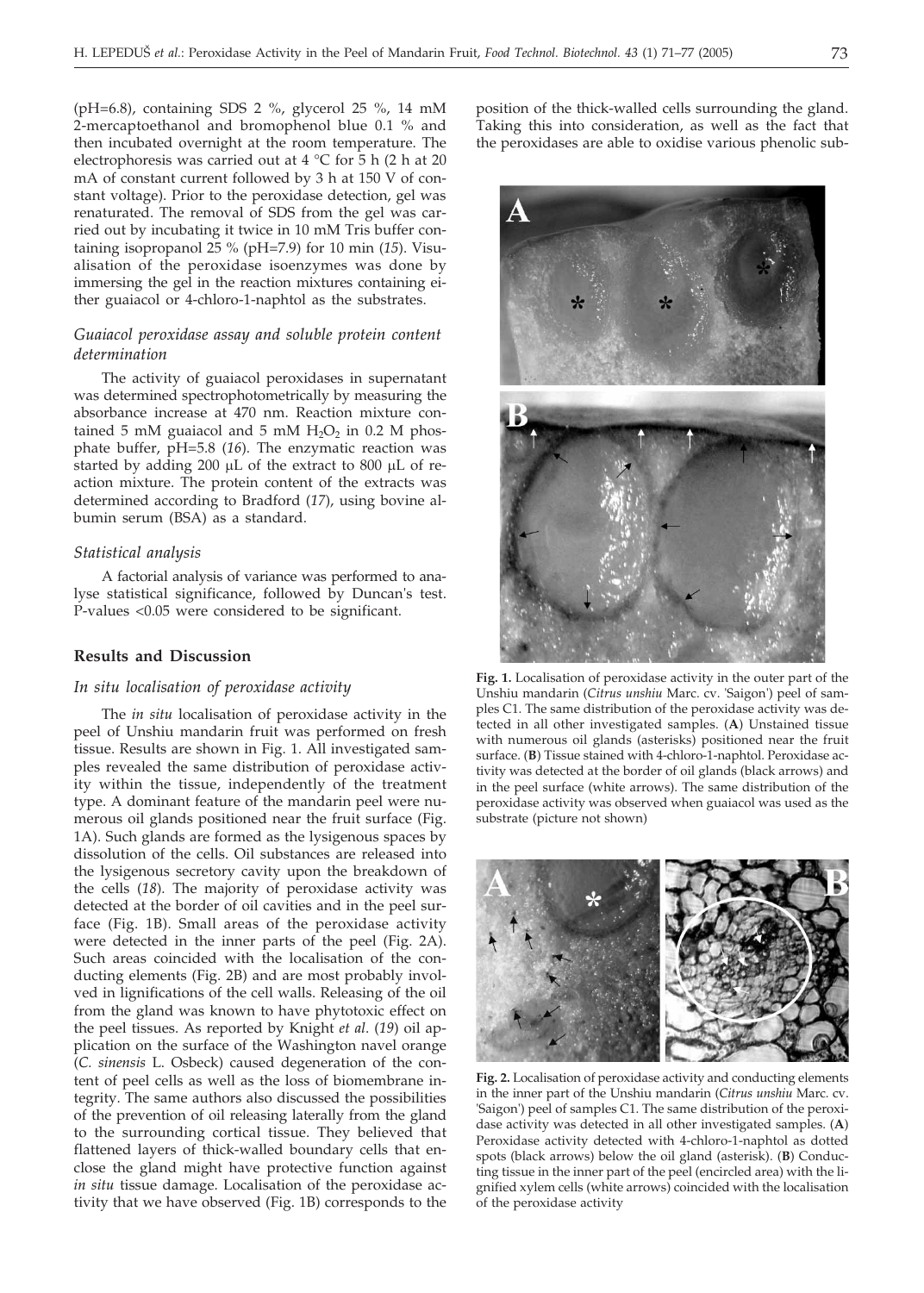strates (*8,9*)*,* we believe that besides mechanical barrier, these cells should be considered as the sites of very intensive detoxification processes.

#### *Electrophoretic pattern of isoperoxidase enzymes*

Electrophoretic analysis showed the presence of two peroxidase isoenzymes in the peel of Unshiu mandarin (Fig. 3). The higher molecular weight isoperoxidase appeared as a wider activity zone in the gel when compared to the lower molecular weight isoenzyme. There were no differences in the isoperoxidase electrophoretic pattern concerning different HWD treatments nor between different storage temperatures. Also, incubation of the gels containing the same set of samples with two different substrates, 4-chloro-1-naphtol and guaiacol, revealed that both isoenzymes reacted with both substrates.



**Fig. 3.** The electrophoretic pattern of peroxidase isoenzymes from the Unshiu mandarin (*Citrus unshiu* Marc. cv. 'Saigon') peel of the investigated samples, detected with 4-chloro-1-naphtol (**A**) and guaiacol (**B**). The positions of two peroxidase isoen-

#### *Peroxidase activity*

Changes in guaiacol peroxidase activity are shown in Fig. 4. The mean value of total guaiacol peroxidase activity was highest in the HWD untreated control fruits stored at  $1 \text{ }^{\circ}$ C (sample designated as C1) (0.014  $\Delta\!A_{470}\,\rm{min^{-1}}\;g^{-1})$  (Fig. 4A). Lowering of the enzyme total activity was recorded in the samples stored at the same temperature but differently HWD-treated. Both samples (S48-1 and S52-1) had the same mean values of total activity (0.012  $\Delta A_{470}$  min<sup>-1</sup> g<sup>-1</sup>) (Fig. 4A). Mean values of the total peroxidase activity were generally lower in the samples stored at 3 than at 1 °C (Fig. 4A): 0.009 in the control sample (C-3), 0.008 in S48-3 and 0.007  $\Delta A_{470}$  min<sup>-1</sup>  $g^{-1}$  in S52-3. Factorial analysis of variance (Table 1) of the obtained data revealed that HWD pre-treatment had no effect on the values of total peroxidase activity. On the other hand the storage temperature was shown to have significant effect on the total peroxidase activity in the investigated samples (Table 1). Mean separation done by Duncan's multiple range test (Table 2) revealed that differences between control samples stored at 1 and 3 °C were significant, while the differences between HWD pretreated samples and control (HWD untreated) ones were not significant. This confirmed that a change



**Fig. 4.** The mean values of peroxidase activity in the Unshiu mandarin (*Citrus unshiu* Marc. cv. 'Saigon') peel of investigated samples. (**A**) Peroxidase total activity ( $\Delta A_{470}$   $\text{min}^{-1}\text{g}^{-1}$ ). (**B**) Peroxidase specific activity ( $\Delta A_{470}$  min<sup>-1</sup>mg<sup>-1</sup>). Bars represent 0.95 CI (confidence interval)

in total peroxidase activity was influenced by storage temperature but not by HWD pretreatments.

The mean values for specific activity of guaiacol peroxidases in the investigated samples are shown in Fig. 4B. The highest activity (0.883  $\Delta A_{470}$  min<sup>-1</sup> mg<sup>-1</sup>) was measured in the HWD untreated control fruits stored at 1 °C (C1). Mean values of specific activity in HWD-treated samples stored at 1 °C (S48-1 and S52-1) decreased in comparison with the control (0.774 in S48-1 and 0.565  $\Delta A_{470}$  min<sup>-1</sup> mg<sup>-1</sup> in S52-1). Specific peroxidase activity revealed similar changes in the samples stored at 3 °C (Fig. 4B). Mean values in HWD-treated samples (0.439 in S48-3 and 0.326  $\Delta A_{470}$  min<sup>-1</sup> mg<sup>-1</sup> in S52-3) were lower than in the control (C3) sample (0.476  $\Delta A_{470}$  min<sup>-1</sup> mg<sup>-1</sup>). Factorial analysis of variance (Table 1) showed that both parameters (HWD pre-treatment and storage temperature) had strong significant effect on the peroxidase specific activity in the investigated samples. However, the mean separation analysis revealed that HWD pre-treat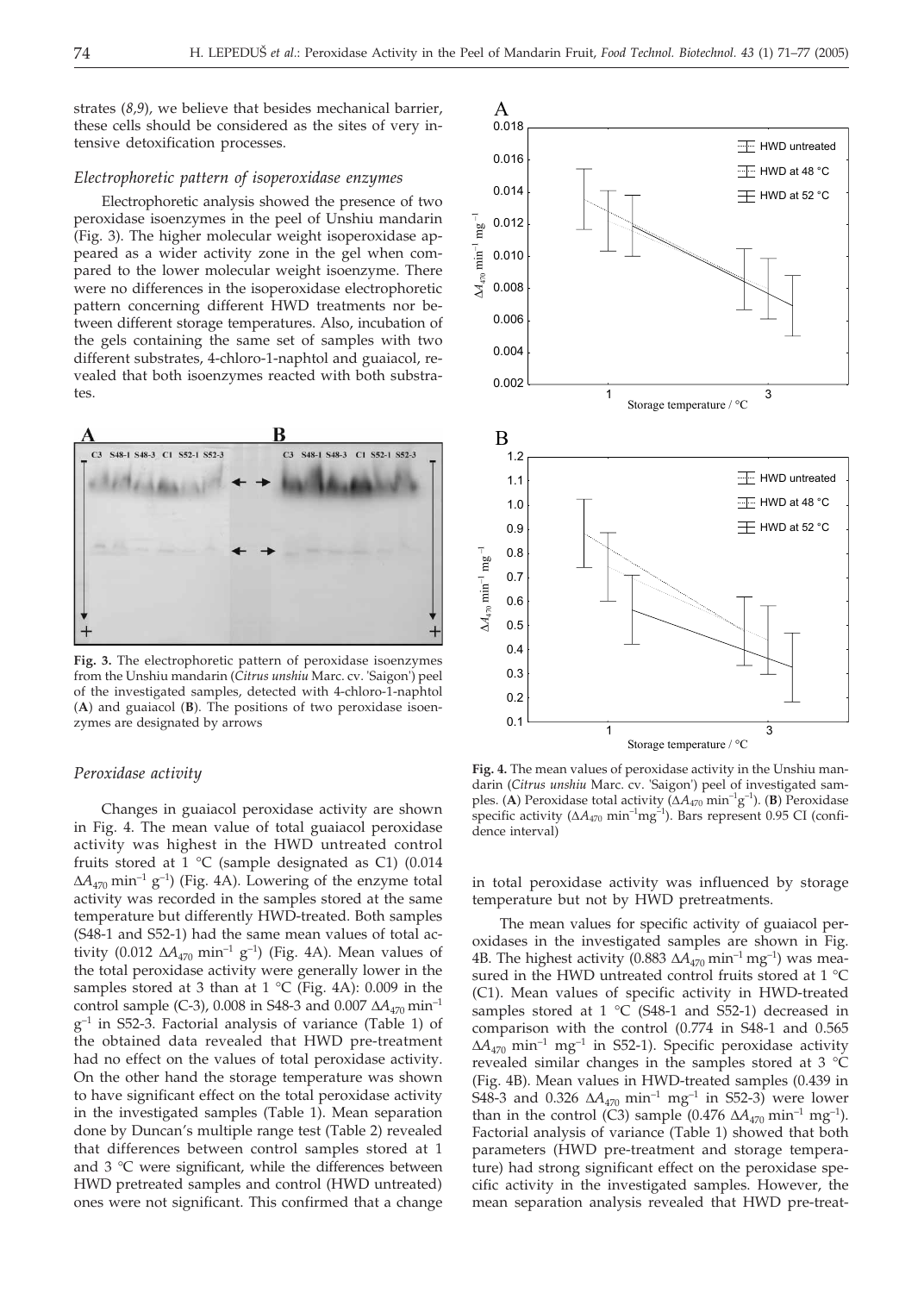Table 1. Factorial analysis of variance for total and specific peroxidase activities as well as for the content of soluble proteins in the peel of Unshiu mandarin (*Citrus unshiu* Marc. cv. 'Saigon') fruits

| Source of variation          | F-value | P-value             | $\mathcal{L}\mathcal{L}$     |                  |
|------------------------------|---------|---------------------|------------------------------|------------------|
| Peroxidase total activity    |         |                     | 20                           |                  |
| <b>HWD</b>                   | 1.96    | 0.11                | $\left(\mathrm{mg/g}\right)$ | and on the first |
| Storage temperature          | 60.48   | $1.9 \cdot 10^{-6}$ | 18                           |                  |
| Peroxidase specific activity |         |                     | $\frac{1}{\alpha}$<br>16     |                  |
| <b>HWD</b>                   | 2.61    | 0.04                |                              |                  |
| Storage temperature          | 43.04   | $1.2 \cdot 10^{-5}$ | 14                           | <u>ਜਾ</u> ਮਾ     |
| Soluble proteins             |         |                     | 12                           | ਾਜ਼ਾ ਮਾ          |
| <b>HWD</b>                   | 3.43    | 0.01                |                              | 王                |
| Storage temperature          | 1.37    | 0.26                | 10                           | 3                |

ment significantly influenced the specific activity only in the sample S52-1 but not in the samples S52-3, S48-1 and S48-3 in respect to appropriate HWD untreated control samples (C1 or C3) (Table 2). Significance was also detected for both investigated parameters (total and specific peroxidase activity) when HWD untreated control samples stored at different temperatures (C1 and C3) were compared (Table 2).

Table 2. Duncan's multiple range test for total and specific peroxidase activities as well as for soluble protein content in the peel of Unshiu mandarin (*Citrus unshiu* Marc. cv. 'Saigon') fruits

| Investigated<br>samples | Peroxidase<br>total activity | Peroxidase<br>specific activity | Soluble<br>proteins |
|-------------------------|------------------------------|---------------------------------|---------------------|
| $C1 vs S48-1$           | ns                           | ns                              | ns                  |
| $C1 vs S52-1$           | ns                           | 0.005                           | 0.015               |
| $C3 vs S48-3$           | ns                           | ns                              | ns                  |
| $C3 vs S52-3$           | ns                           | ns                              | ns                  |
| C1 vs C3                | 0.001                        | 0.001                           | ns                  |

ns – not significant

According to Schirra and Cohen (*20*) intermittent warming during storage of Olinda oranges (*Citrus sinensis* L. Obsek), with cycles of 3 weeks at 3 °C followed by 2 weeks at 15 °C, delayed chilling injury development by approximately 10 weeks with respect to storage at 3 °C. This could be correlated with the temperature-dependent changes of antioxidative enzyme activity. The indication that oxidative stress might be involved in cold- -induced peel damage of harvested *Citrus* fruit aroused from the results given by Sala (*10*). He reported that the activities of catalase, ascorbate peroxidase and glutathione reductase at low temperature (2.5 °C) were higher in chilling-tolerant than in chilling-sensitive cultivars. It was also shown that HWD (53  $°C$ , 3 min) significantly induced catalase but not ascorbate peroxidase and glutathione reductase activity in fruits of Fortune mandarin (*11*). Further, catalase activity induced by heating rapidly declined when fruits were removed to cold storage. The decrease in guaiacol peroxidase activity in cold-



**Fig. 5.** Total soluble proteins content (mg/g) in the Unshiu mandarin (*Citrus unshiu* Marc. cv. 'Saigon') peel of the investigated samples. Bars represent 0.95 CI (confidence interval)

-stored HWD-treated fruits that we have observed in our investigation (Figs. 4 and 5) is going along very well with that for catalase activity given by Sala and Lafuente (*11*).

### *Soluble protein content*

As shown in Fig. 4, greater differences between control and HWD-treated samples were observed in specific activity rather than in total activity of guaiacol peroxidases. This was due to the increased total soluble protein content in HWD-treated samples in comparison with the control ones (Fig. 5). Mean values of the total soluble protein content in the samples stored at  $1 \text{ }^{\circ}\text{C}$ were: 15.528, 17.633, 21.043 mg/g in C1, S48-1 and S52-1, respectively. In the samples stored at 3 °C the mean values of total soluble proteins were: 18.010, 18.676, 20.366 mg/g in C3, S48-3 and S52-3, respectively. Factorial analysis of variance (Table 1) showed that the concentration of total soluble proteins was significantly influenced by the HWD pretreatments but not by the storage temperature. Mean separation done by Duncan's multiple range test (Table 2) revealed significance only for the sample S52-1 but not for the samples S52-3, S48-1 and S48-3 in respect to the corresponding HWD untreated control samples (C1 or C3). Also, there was no significant difference in total soluble protein content between C1 and C3 samples (Table 2). This confirmed that a change in total soluble proteins was influenced by HWD pretreatments but not by storage temperature. The observed increase of total soluble protein content was expected upon HWD treatments and cold storage. The acclimation of the plant cells on both, high and low temperature stress was achieved through the biosynthesis of the specific sets of proteins (*21,22*). As reviewed by Fink (*23*), cold acclimated plants accumulate such proteins in the epidermis and cell walls that surround the intercellular spaces, while heat-shock proteins accumulate in nuclei, chloroplasts, mitochondria and plasma membranes.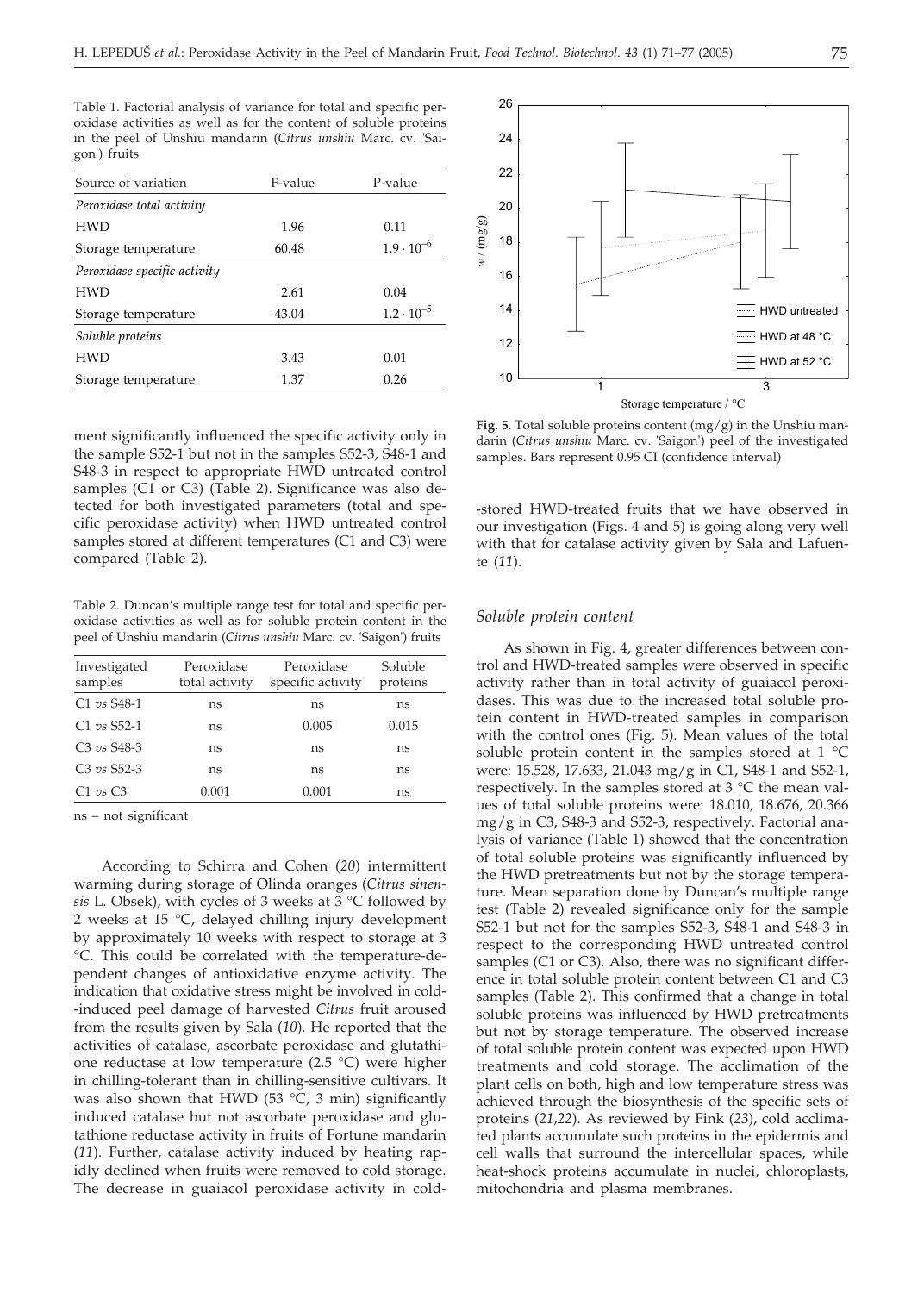## **Conclusions**

Our study showed that combining the usual postharvest treatments such as HWD petreatment and cold storage influenced the peroxidase activity and the content of total soluble proteins in the peel of Unshiu mandarin in respect to the untreated control samples. Factorial analysis of variance confirmed that the decrease in peroxidase total activity was influenced by the storage temperatures, while the increase in total soluble protein content was influenced by the HWD pretreatment. This is reflected on the peroxidase specific activity, where weak interaction between these two factors was observed (Fig. 4B). However, since no visual symptoms of chilling injury were detected in the investigated fruits, unlike in the previous seasons (unpublished results), we were not able to determine the peroxidase activity and isoenzyme pattern of the injured fruits. This remains to be done in the following seasons. Also, further investigations should include the analysis of freshly harvested fruits as well as the changes of peroxidase activity and protein content in the samples exposed to intermittent warming cycles during storage.

## **References**

- *1.* R. Porat, D. Pavoncello, J. Peretz, S. Ben-Yehoshua, S. Lurie, Effects of various heat treatments on the induction of cold tolerance and on the postharvest qualities of 'Star Ruby' grapefruit, *Postharvest Biol. Technol. 18* (2000) 159–165.
- *2.* G.A. Gonzalez-Aguilar, L. Zacarias, M. Mulas, M.T. Lafuente, Temperature and duration of water dips influence chilling injury, decay and polyamine content in 'Fortune' mandarins, *Postharvest Biol. Technol. 12* (1997) 61–69.
- *3.* N. Holland, H.C. Menezes, M.T. Lafuente, Carbohydrates as related to the heat-induced chilling tolerance and respiratory rate of 'Fortune' mandarin fruit harvested at different maturity stages, *Postharvest Biol. Technol. 25* (2002) 181– 191.
- *4.* A. Del Caro, A. Piga, V. Vacca, M. Agabbio, Changes of flavonoids, vitamin C and antioxidant capacity in minimally processed citrus segments and juices during storage, *Food Chem. 84* (2004) 99–105.
- *5.* L. Taiz, E. Zeiger: *Plant Physiology*, Sinauer Associates, Sunderland, Massachusetts (1998).
- *6.* E. Kuzniak, H. Urbanek, The involvement of hydrogen peroxide in plant responses to stresses, *Acta Physiol. Plant. 22* (2000) 195–203.
- *7.* A. Polle: Defence Against Photooxidative Damage in Plants. In: *Oxidative Stress and the Molecular Biology of Antioxidant Defences*, J.G. Scandalios (Ed.), Cold Spring Harbor Laboratory Press, New York (1997) pp. 623–666.
- *8.* T. Gaspar, C. Penel, D. Hagege, H. Greppin: Peroxidases in Plant Growth: Differentiation and Development Processes. In: *Biochemical, Molecular and Physiological Aspects of Plant Peroxidases*, J. Lobarzewski, H. Greppin, C. Penel, T. Gaspar (Eds.), Lublin (1991) pp. 249–280.
- *9.* S. Hiraga, K. Sasaki, H. Ito, Y. Ohashi, H. Matsui, A large family of class III plant peroxidases, *Plant Cell Physiol. 42* (2001) 462–468.
- *10.* J.M. Sala, Involvement of oxidative stress in chilling injury in cold-stored mandarin fruits, *Postharvest Biol. Technol. 13* (1998) 255–261.
- *11.* J.M. Sala, M.T. Lafuente, Catalase enzyme activity is related to tolerance of mandarin fruits to chilling, *Postharvest Biol. Technol. 20* (2000) 81–89.
- *12.* M.T. Sánchez- Ballesta, Y. Lluch, M.J. Gosalbes, L. Zacarías, A. Granell, M.T. Lafuente**,** A survey of genes diferentially expressed during long-term heat-induced chilling tolerance in citrus fruit, *Planta, 218* (2003) 65–70.
- *13.* N. Feder, T.P. O'Brien, Plant microtechnique: Some principles and new methods, *Am. J. Bot*. *55* (1968) 123–142.
- *14.* U.K. Laemmli, Cleavage of structural proteins during the assembly of the head of bacteriophage T4, *Nature, 227* (1970) 680–685.
- *15.* W.-C. Hou, H.-J. Chen, C.-F. Chang, Y.-H. Lin, Purification and properties of fatty acid esterases from yam (*Dioscorea batatas* Decne) tuber, *Bot. Bull. Acad. Sinica. 40* (1999) 305– 310.
- *16.* B.Z. Siegel, W. Galston, The peroxidase of *Pisum sativum, Physiol. Plant. 42* (1967) 212–226.
- *17.* M.M. Bradford, A rapid and sensitive method for the quantification of microgram quantities of protein utilizing the principle of protein dye binding, *Anal. Biochem. 72* (1976) 248–254.
- *18.* K. Esau: *Anatomy of Seed Plants*, John Wiley & Sons, New York (1977).
- *19.* T.G. Knight, A. Klieber, M. Sedgley, Structural basis of rind disorder oleocellosis in Washington navel orange (*Citrus sinensis* L. Osbeck), *Ann. Bot. 90* (2002) 765–773.
- *20.* M. Schirra, E. Cohen, Long-term storage of 'Olinda' oranges under chilling and intermittent warming temperatures, *Postharvest Biol. Technol. 16* (1999) 63–69.
- *21.* E.T. Palva: Gene Expression Under Low Temperature Stress. In: *Stress-Induced Gene Expression in Plants*, S. Basra (Ed.), Harwood Academic Publishers GmbH, Chur (1993) pp. 103–130.
- *22.* M.A. O'Connel: Heat Shock Proteins and Thermotolerance. In: *Stress-Induced Gene Expression in Plants*, S. Basra (Ed.), Harwood Academic Publishers GmbH, Chur (1993) pp. 163–183.
- *23.* S. Fink: *Pathological and Regenerative Plant Anatomy*, Gebrüder Borntraeger, Berlin (1999).

## **Promjene aktivnosti peroksidaza u kori ploda mandarine Unshiu (***Citrus unshiu* **Marc.) pri razli~itim uvjetima skladi{tenja**

## **Sa`etak**

Mandarina sorte Unshiu (*Citrus unshiu* Marc.) glavna je sadnica agruma u Hrvatskoj. Ograničavajući su faktori duže upotrebe te sorte kratka izdržljivost pri skladištenju i po